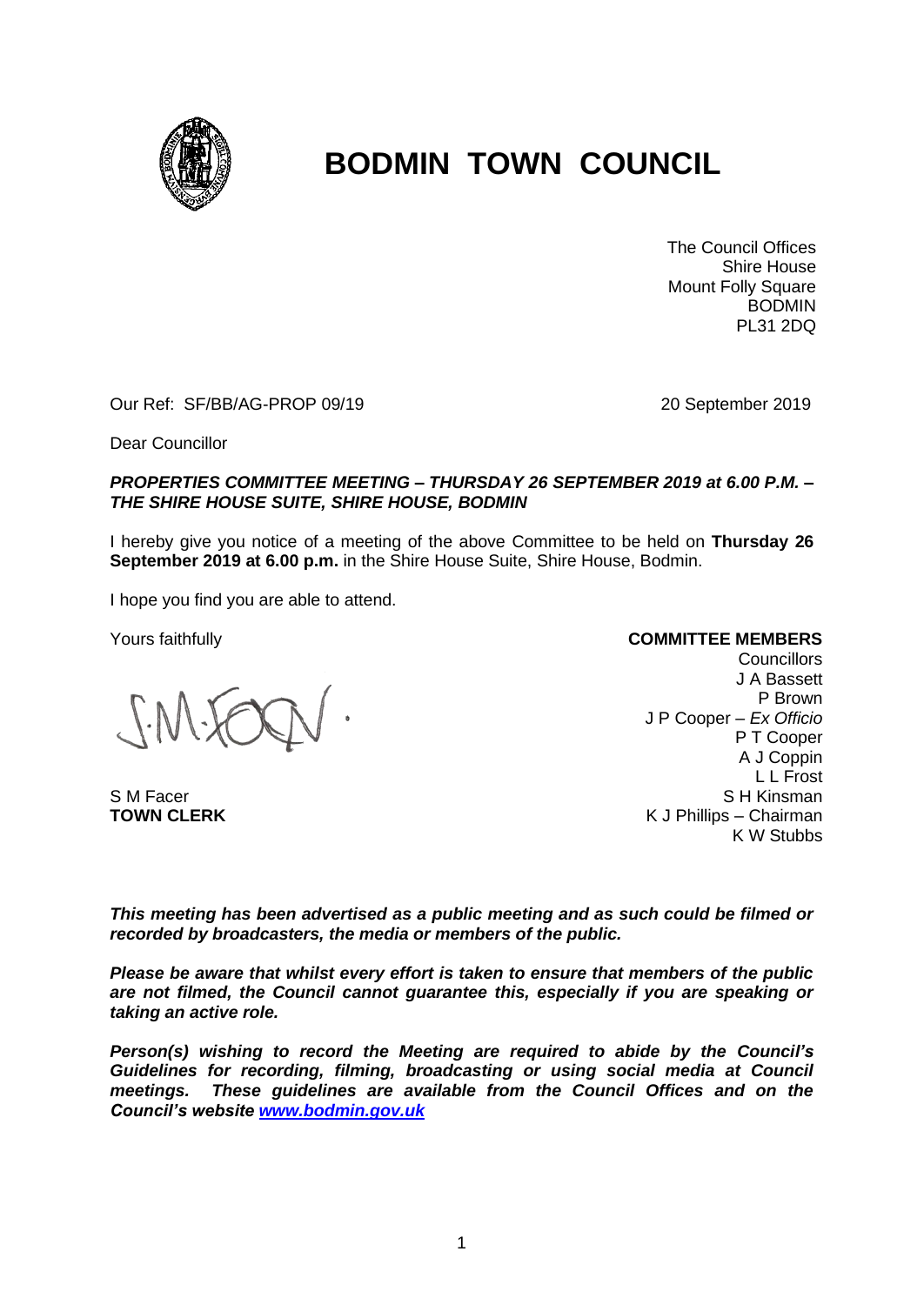## **A G E N D A**

## 1. **CHAIRMAN'S ANNOUNCEMENTS AND APOLOGIES**

- 2. Declarations of Interest Members to declare interests in respect of any item on the agenda;
- 3. Presentation by Mr D Miller regarding the possibility of creating an educational resource based upon the Bodmin Old Cemetery;
- 4. **PUBLIC REPRESENTATION SESSION – An opportunity for local residents to make representations or ask questions relating to items on this agenda**. (Note: a maximum of 15 minutes will be allocated for this session and there will be a time constraint of 5 minutes per speaker);
- 5. To consider and, if approved, adopt the Minutes of the Properties Committee Meeting held on 27 June 2019 (copy enclosed);
- 6. Properties Committee Terms of Reference (copy enclosed);
- 7. Any item of correspondence that the Chairman considers appropriate;
- 8. Update on the current status of key Council projects (copy report enclosed), to include:
	- a) Skate Park;
	- b) Fair Park Toilets;
	- c) Site for new cemetery;
	- d) Machinery Shed on hold pending further information;
- 9. Bodmin Town Council Properties to consider any appropriate additional measures to improve site security, to include:
	- a) Fair Park Installation of new gates (copy report enclosed);
- 10. Shire Hall Cell refurbishment project item referred from Full Council meeting held of 19 September 2019 (minute ref C/2019/248 refers) to consider and agree objectives to create a brief in order to seek costs for grant funding application process;
- 11. To consider community toilet scheme Item referred from Properties Committee meeting held on 27 June 2019 (minute ref PP/2019/55 refers);
- 12. Town Council property portfolio and future use to consider and agree a shortlist of future uses of Shire Hall so that an options appraisal can be developed (minute ref PP/2019/62 refers);
- 13. Cost-Benefit Analysis of Guardian 24 Lone Working App (copy report enclosed);
- 14. Bodmin Bikelights event (copy report enclosed);
- 15. Bodmin Beacon Monument (copy report enclosed);
- 16. Bug Hunt event POSM to update on event held on 30 August 2019 (copy enclosed);